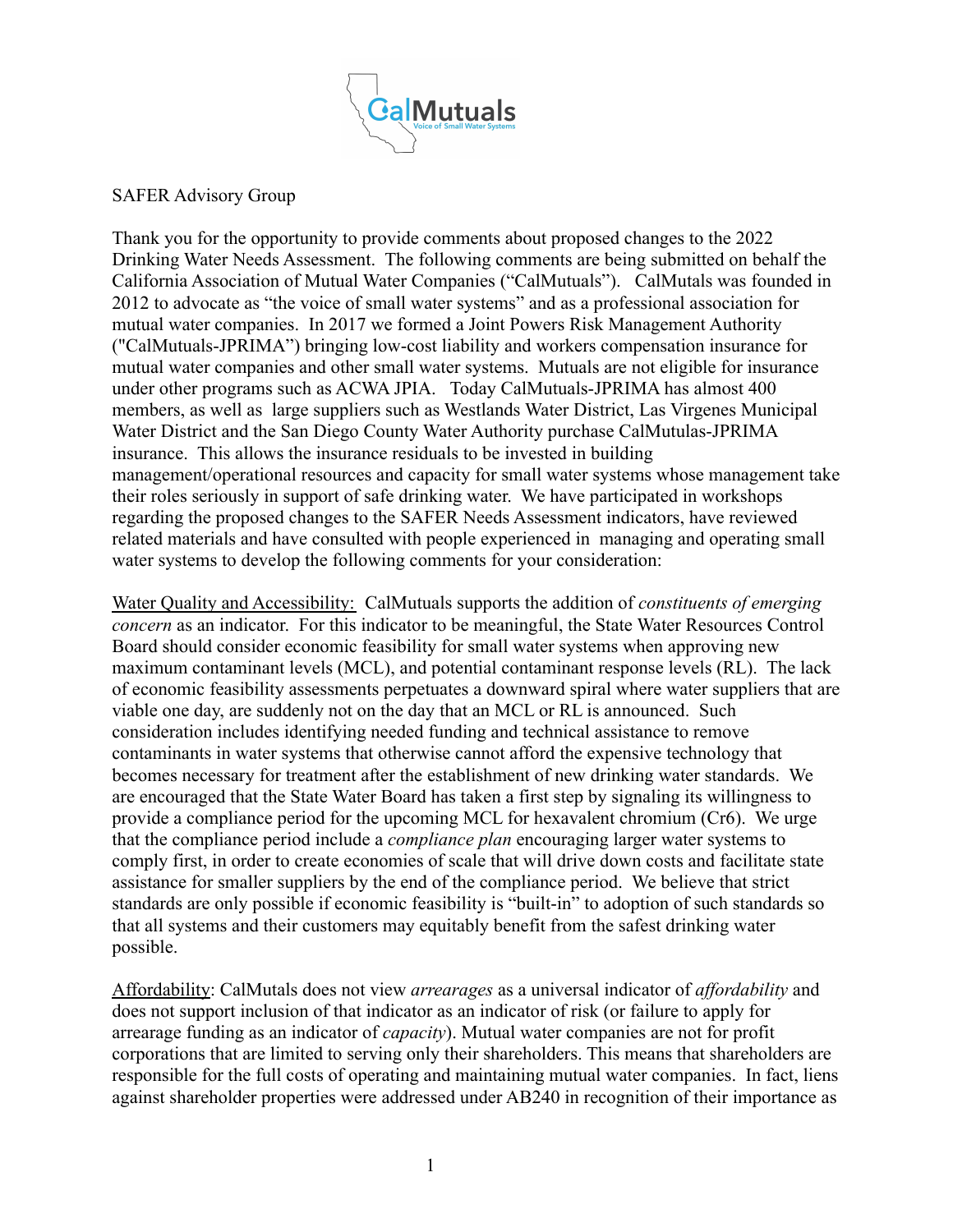a means of sustaining revenues and reserves for mutual water companies. After AB240's passage in 2012, shareholder forbearance programs have become a step before liens are issued on shareholder properties for delinquency. In cases with renters, SB998 provides residents with the ability to take over the billing responsibility when landlords, in the case mutual water company shareholders, are delinquent. We had no reports of such cases of renters becoming directly responsible customers of mutual water companies during the pandemic period covering arrearages. Our experience in tracking the arrearage program during the COVID 19 period is that many mutual water companies did not report arrearages given that many already have a forbearance program in place to work with those who need support paying their bills. Some mutuals that serve wealthier and vacation communities did not believe that subsidies for unpaid bills were necessary or appropriate for people with financial means who simply chose to take advantage of the unconditional moratoria put in place by the Governor and then the Legislature.

TMF Capacity: CalMutuals further supports the proposed addition of financial *capacity* indicators including *income, operating ratio, and days cash on hand.* We are hopeful that regular reporting of these indicators of financial health might ultimately replace AB 240's universal requirement of an annual financial review. While appropriate for larger mutuals, AB240's financial review requirement applies to small water systems, including those with less than 100 connections. Costs of the financial review for mutuals with less than 100 connections can cost as much as 10 percent of a small water company's annual budget. The proposed financial capacity indicators are much more appropriate, especially for smaller water systems, and will likely provide a more accurate indication of the financial condition of such small systems.

Cost Estimates to address Drought Planning: CalMutuals applauds the State Water Resources Control Board for focusing the 2022 cost assessment on the cost for systems to comply with drought contingency requirements in SB 552. The support of the State Water Board in providing funding and technical assistance will be essential to compliance. In our discussions with our members, the following input was provided with respect to the State Water Board's cost estimates:

*Well Level Sounders & Meters*: The water system managers we consulted who have rich experience in managing small water systems, reviewed the estimated costs associated with each requirement. They found that the estimates identified for sounder devices to detect well levels and to purchase and install meters to be reasonable. We note, however, that installation of meters will entail additional costs that do not appear to be considered in the estimate, such as the need for creation or upgrade of company billing systems.

*Backup Generator*s, *Wells, and Interties*: We found the Needs Assessment estimates for back-up generators, wells and interties significantly underestimate the true costs, particularly in light of recent significant material and labor cost increases.

*Backup Generators*. Experience by our members in purchasing backup generators has been that the cost of a generator is three to four times more than the estimated \$30,000, and that costs to maintain the generator are significant. We encourage the State Water Board to clarify the type of generator specified and its associated run time. We further encourage the addition of costs of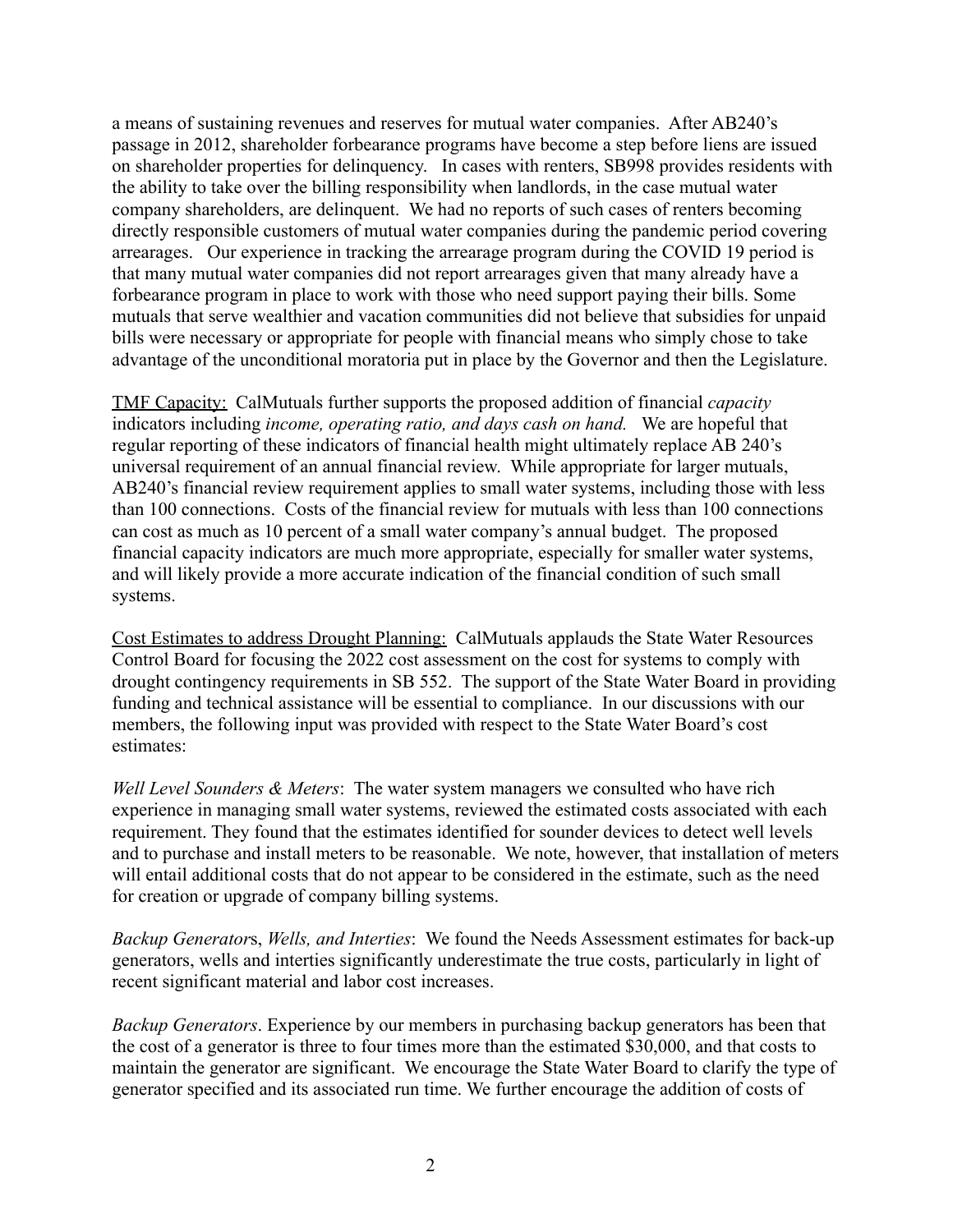testing, fuel, fuel storage and some consideration for the emerging challenge of ever-changing requirements of regional Air Quality Management Districts that have required water suppliers to retire and replace new and nearly new equipment to meet more stringent emissions standards.

*Wells.* CalMutuals consulted with several mutuals that recently installed wells and found that their costs were at least three times more than the approximate \$1 Million estimate in the risk assessment report.

*Interties.* In reviewing estimated costs for interties, our members noted there are many unique variables for each water system, and this makes it difficult to develop a good estimate of costs. They called attention to the fact that while there may be a water supplier nearby, it cannot be assumed that the system has excess capacity to support an intertie. They further noted that depending on the terrain, an intertie may require an oversized pipeline or booster pumps or the purchase of water at significantly higher cost than the core water source. These costs do not appear to be considered in the estimate. We recommend identifying a few common scenarios for intertie projects and refining the budget to account for additional common costs.

Consolidation as a Universal "Fix": CalMutuals continues to be concerned about the State Water Resources Control Board's singular focus on consolidation as a universal solution for all small water systems. We have been advised that some of the State Water Board's consultants have deliberately excluded small water system operators and their advocates in the development of these policies through various working groups and think-tank partnerships. Given CalMutual's positive promotion of State Water Board programs and initiatives, we are concerned that over half of our members surveyed perceived the suggestion of consolidation in applications for financial assistance by the Office of Financial Assistance as negative or hostile.

CalMutuals' stance is that consolidation is a tool that can be successful when the utilities involved agree about the action, with public and ratepayer support as well. We are also advocating for more transparency in the discussion of potential rate impacts from consolidations. Consolidation is not a one-size-fits-all solution. In the case of mutual water companies, consolidations with investor-owned utilities, for example, can result in significant rate increases and trigger issues of rate payer affordability. In addition, consolidation with special districts involves sharing the costs of higher compensation for management, pension plan obligations, and prevailing wage requirements. In some cases, our members have also had to face public sector corruption in relation to outright threats of consolidation.

Notwithstanding the universal threat of consolidation, the acceptance of grants requires hiring prevailing wage contractors and may result in increases in water rates to meet project cost sharing obligations. The state's grant application process and reporting requirements are difficult for small water systems and unaffordable in many cases. For mutuals, there is also the exposure to state taxes when accepting grants because California does not recognize our federal 501(c)12 tax-exempt status.

We have found success when larger water systems step up to interface with the State Water Board on behalf of small water systems and mutual water companies. Examples involving the Coachella Valley Water District, Mojave Water Agency, the Water Replenishment District of